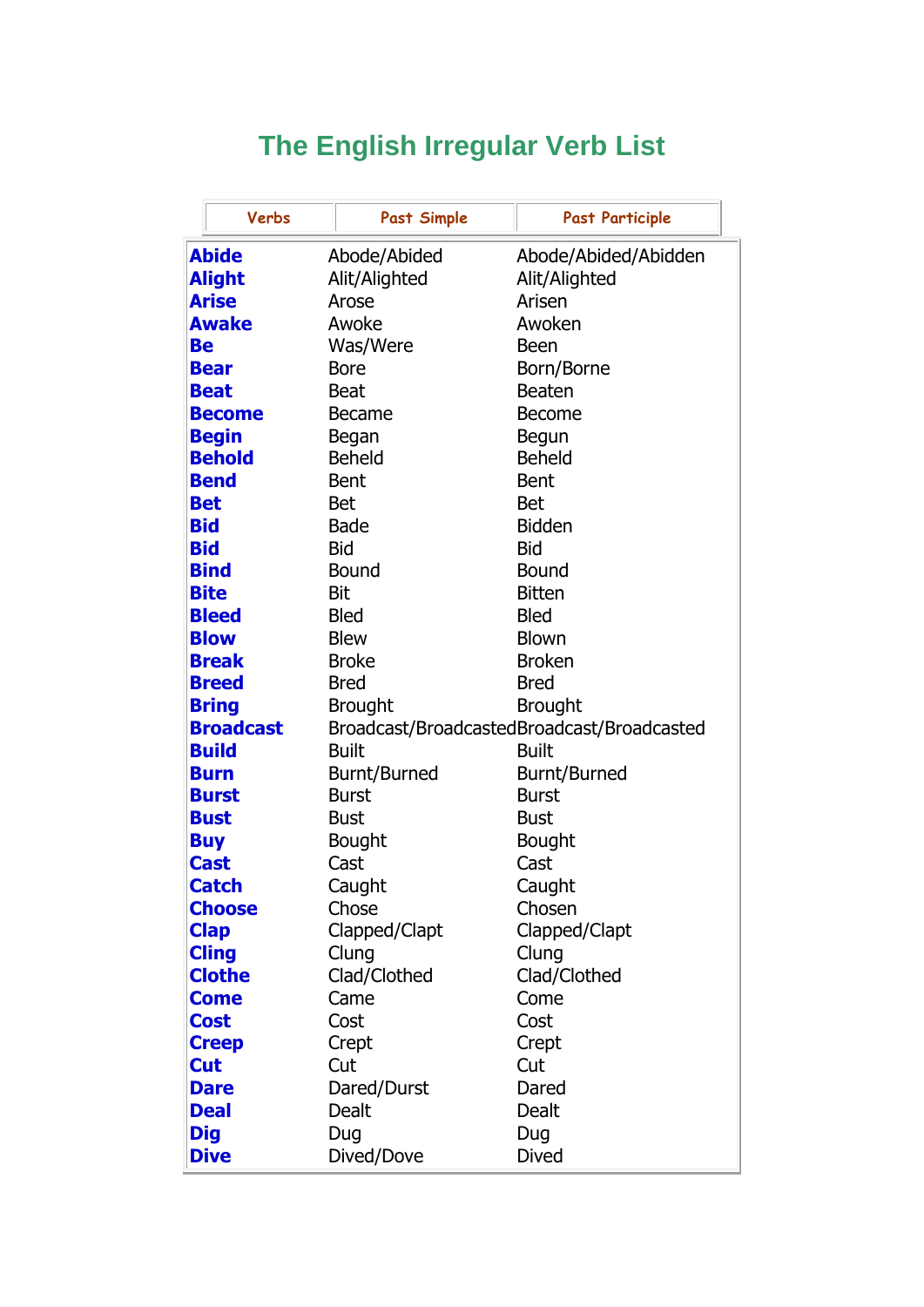| Do                          | Did                 | Done                 |
|-----------------------------|---------------------|----------------------|
| <b>Draw</b>                 | Drew                | Drawn                |
| <b>Dream</b>                | Dreamt/Dreamed      | Dreamt/Dreamed       |
| <b>Drink</b>                | <b>Drank</b>        | <b>Drunk</b>         |
| <b>Drive</b>                | Drove               | <b>Driven</b>        |
| <b>Dwell</b>                | <b>Dwelt</b>        | <b>Dwelt</b>         |
| <b>Eat</b>                  | Ate                 | Eaten                |
| <b>Fall</b>                 | Fell                | Fallen               |
| <b>Feed</b>                 | Fed                 | Fed                  |
| <b>Feel</b>                 | Felt                | Felt                 |
| <b>Fight</b>                | Fought              | Fought               |
| <b>Find</b>                 | Found               | Found                |
| Fit                         | <b>Fit/Fitted</b>   | <b>Fit/Fitted</b>    |
| <b>Flee</b>                 | Fled                | Fled                 |
| <b>Fling</b>                | Flung               | Flung                |
| <b>Fly</b>                  | <b>Flew</b>         | Flown                |
| <b>Forbid</b>               | Forbade/Forbad      | Forbidden            |
| <b>Forecast</b>             | Forecast/Forecasted | Forecast/Forecasted  |
| <b>Foresee</b>              | Foresaw             | Foreseen             |
| <b>Foretell</b>             | Foretold            | Foretold             |
| <b>Forget</b>               | Forgot              | Forgotten            |
| <b>Forgive</b>              | Forgave             | Forgiven             |
| <b>Forsake</b>              | Forsook             | Forsaken             |
| <b>Freeze</b>               | Froze               | Frozen               |
| <b>Frostbite</b>            | Frostbit            | Frostbitten          |
| Get                         | Got                 | Got/Gotten           |
| <b>Give</b>                 | Gave                | Given                |
| Go                          | Went                | Gone/Been            |
| <b>Grind</b><br><b>Grow</b> | Ground              | Ground               |
| <b>Handwrite</b>            | Grew<br>Handwrote   | Grown<br>Handwritten |
| <b>Hang</b>                 | Hung/Hanged         | Hung/Hanged          |
| <b>Have</b>                 | Had                 | Had                  |
| <b>Hear</b>                 | Heard               | Heard                |
| <b>Hide</b>                 | Hid                 | Hidden               |
| Hit                         | Hit                 | Hit                  |
| <b>Hold</b>                 | Held                | Held                 |
| <b>Hurt</b>                 | Hurt                | Hurt                 |
| <b>Inlay</b>                | Inlaid              | Inlaid               |
| <b>Input</b>                | Input/Inputted      | Input/Inputted       |
| <b>Interlay</b>             | Interlaid           | <b>Interlaid</b>     |
| <b>Keep</b>                 | Kept                | Kept                 |
| <b>Kneel</b>                | Knelt/Kneeled       | Knelt/Kneeled        |
| <b>Knit</b>                 | Knit/Knitted        | Knit/Knitted         |
| <b>Know</b>                 | Knew                | Known                |
| Lay                         | Laid                | Laid                 |
| <b>Lead</b>                 | Led                 | Led                  |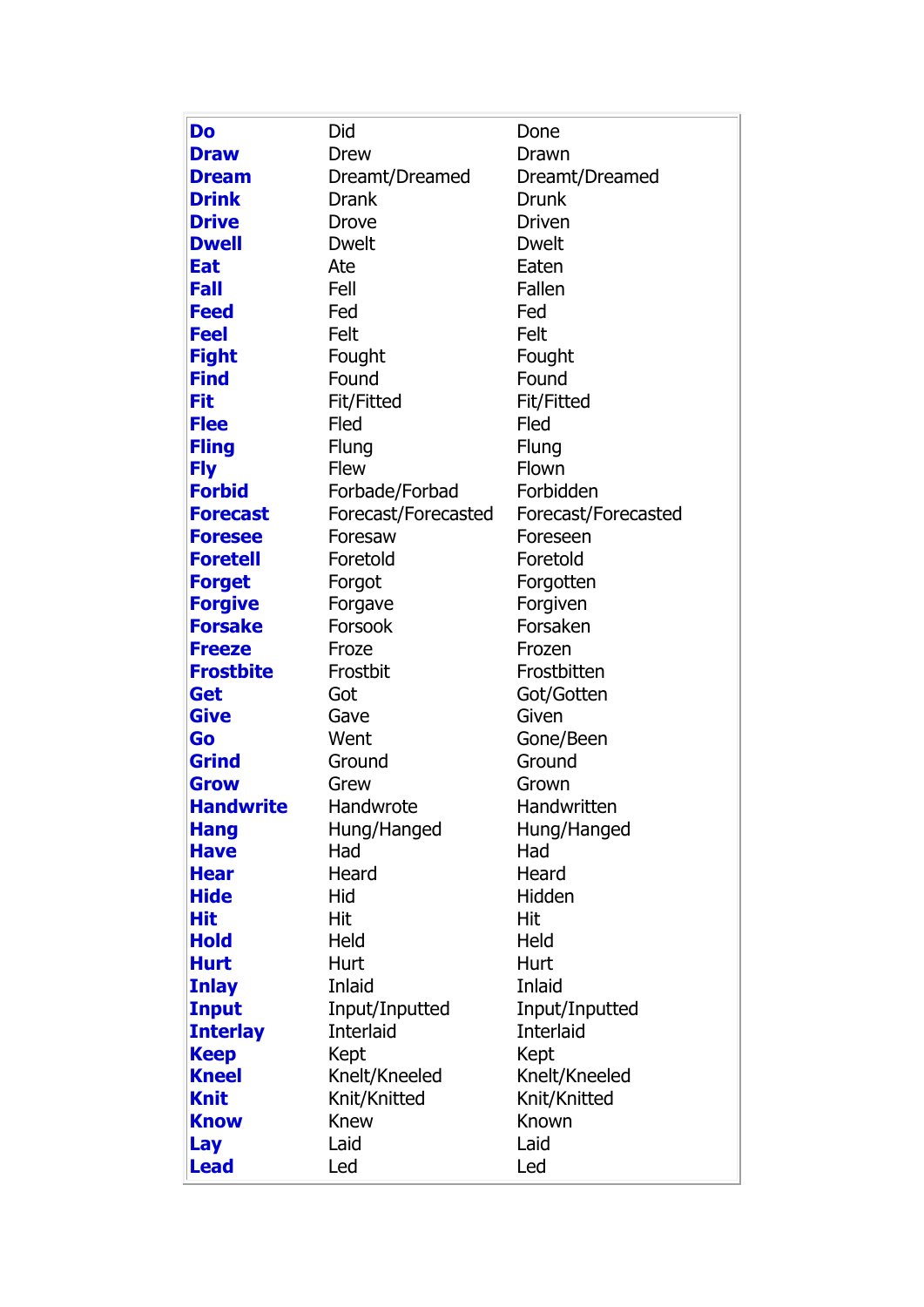| <b>Lean</b>                        | Leant/Leaned     | Leant/Leaned        |
|------------------------------------|------------------|---------------------|
| <b>Leap</b>                        | Leapt/Leaped     | Leapt/Leaped        |
| <b>Learn</b>                       | Learnt/Learned   | Learnt/Learned      |
| <b>Leave</b>                       | Left             | Left                |
| <b>Lend</b>                        | Lent             | Lent                |
| <b>Let</b>                         | Let              | Let                 |
| Lie                                | Lay              | Lain                |
| <b>Light</b>                       | Lit              | Lit                 |
| <b>Lose</b>                        | Lost             | Lost                |
| <b>Make</b>                        | Made             | Made                |
| <b>Mean</b>                        | Meant            | Meant               |
| <b>Meet</b>                        | Met              | Met                 |
| <b>Melt</b>                        | Melted           | Molten/Melted       |
| <b>Mislead</b>                     | Misled           | <b>Misled</b>       |
| <b>Mistake</b>                     | <b>Mistook</b>   | Mistaken            |
| <b>Misunderstand</b> Misunderstood |                  | Misunderstood       |
| <b>Miswed</b>                      | Miswed/Miswedded | Miswed/Miswedded    |
| <b>Mow</b>                         | Mowed            | Mown                |
| <b>Overdraw</b>                    | Overdrew         | Overdrawn           |
| <b>Overhear</b>                    | Overheard        | Overheard           |
| <b>Overtake</b>                    | Overtook         | Overtaken           |
| Pay                                | Paid             | Paid                |
| <b>Preset</b>                      | Preset           | Preset              |
| <b>Prove</b>                       | Proved           | Proven/Proved       |
| <b>Put</b>                         | Put              | Put                 |
| Quit                               | Quit             | Quit                |
| <b>Re-prove</b>                    | Re-proved        | Re-proven/Re-proved |
| <b>Read</b>                        | Read             | Read                |
| <b>Rid</b>                         | Rid/Ridded       | Rid/Ridded          |
| <b>Ride</b>                        | Rode             | Ridden              |
| <b>Ring</b>                        | Rang             | Rung                |
| <b>Rise</b>                        | Rose             | <b>Risen</b>        |
| <b>Rive</b>                        | <b>Rived</b>     | Riven/Rived         |
| <b>Run</b>                         | Ran              | Run                 |
| <b>Saw</b>                         | Sawed            | Sawn/Sawed          |
| <b>Say</b>                         | Said             | Said                |
| <b>See</b>                         | Saw              | Seen                |
| <b>Seek</b>                        | Sought           | Sought              |
| <b>Sell</b>                        | Sold             | Sold                |
| <b>Send</b>                        | Sent             | Sent                |
| <b>Set</b>                         | Set              | Set                 |
| <b>Sew</b>                         | Sewed            | Sewn/Sewed          |
| <b>Shake</b>                       | Shook            | Shaken              |
| <b>Shave</b>                       | Shaved           | Shaven/Shaved       |
| <b>Shear</b>                       | Shore/Sheared    | Shorn/Sheared       |
| <b>Shed</b>                        | Shed             | Shed                |
| <b>Shine</b>                       | Shone            | Shone               |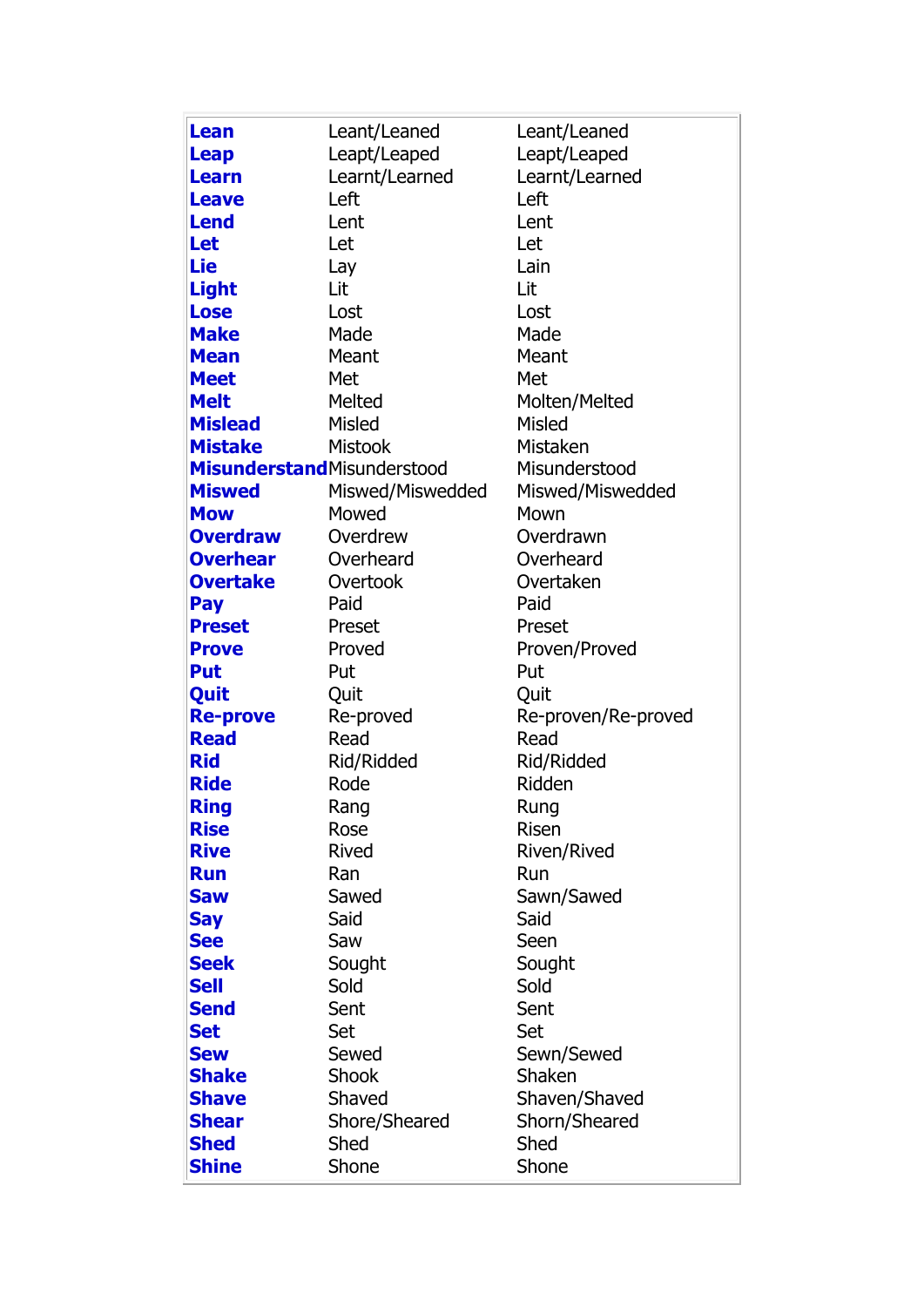| <b>Shoe</b>     | Shod               | Shod               |
|-----------------|--------------------|--------------------|
| <b>Shoot</b>    | Shot               | Shot               |
| <b>Show</b>     | Showed             | Shown              |
| <b>Shrink</b>   | <b>Shrank</b>      | Shrunk             |
| <b>Shut</b>     | Shut               | Shut               |
| <b>Sing</b>     | Sang               | Sung               |
| <b>Sink</b>     | Sank               | Sunk               |
| <b>Sit</b>      | Sat                | Sat                |
| <b>Slay</b>     | Slew               | Slain              |
| <b>Sleep</b>    | Slept              | Slept              |
| <b>Slide</b>    | Slid               | Slid/Slidden       |
| <b>Sling</b>    | Slung              | Slung              |
| <b>Slink</b>    | <b>Slunk</b>       | Slunk              |
| <b>Slit</b>     | Slit               | Slit               |
| <b>Smell</b>    | Smelt/Smelled      | Smelt/Smelled      |
| <b>Sneak</b>    | Sneaked/Snuck      | Sneaked/Snuck      |
| <b>Soothsay</b> | Soothsaid          | Soothsaid          |
| <b>Sow</b>      | Sowed              | Sown               |
| <b>Speak</b>    | Spoke              | Spoken             |
| <b>Speed</b>    | Sped/Speeded       | Sped/Speeded       |
| <b>Spell</b>    | Spelt/Spelled      | Spelt/Spelled      |
| <b>Spend</b>    | Spent              | Spent              |
| <b>Spill</b>    | Spilt/Spilled      | Spilt/Spilled      |
| <b>Spin</b>     | Span/Spun          | Spun               |
| <b>Spit</b>     | Spat/Spit          | Spat/Spit          |
| <b>Split</b>    | <b>Split</b>       | <b>Split</b>       |
| <b>Spoil</b>    | Spoilt/Spoiled     | Spoilt/Spoiled     |
| <b>Spread</b>   | Spread             | Spread             |
| <b>Spring</b>   | Sprang             | Sprung             |
| <b>Stand</b>    | Stood              | Stood              |
| <b>Steal</b>    | Stole              | Stolen             |
| <b>Stick</b>    | <b>Stuck</b>       | <b>Stuck</b>       |
| <b>Sting</b>    | Stung              | Stung              |
| <b>Stink</b>    | <b>Stank</b>       | <b>Stunk</b>       |
| <b>Stride</b>   | Strode/Strided     | Stridden           |
| <b>Strike</b>   | <b>Struck</b>      | Struck/Stricken    |
| <b>String</b>   | Strung             | Strung             |
| <b>Strip</b>    | Stript/Stripped    | Stript/Stripped    |
| <b>Strive</b>   | <b>Strove</b>      | <b>Striven</b>     |
| <b>Sublet</b>   | Sublet             | Sublet             |
| <b>Sunburn</b>  | Sunburned/Sunburnt | Sunburned/Sunburnt |
| <b>Swear</b>    | Swore              | Sworn              |
| <b>Sweat</b>    | Sweat/Sweated      | Sweat/Sweated      |
| <b>Sweep</b>    | Swept/Sweeped      | Swept/Sweeped      |
| <b>Swell</b>    | Swelled            | Swollen            |
| <b>Swim</b>     | Swam               | Swum               |
| <b>Swing</b>    | Swung              | Swung              |